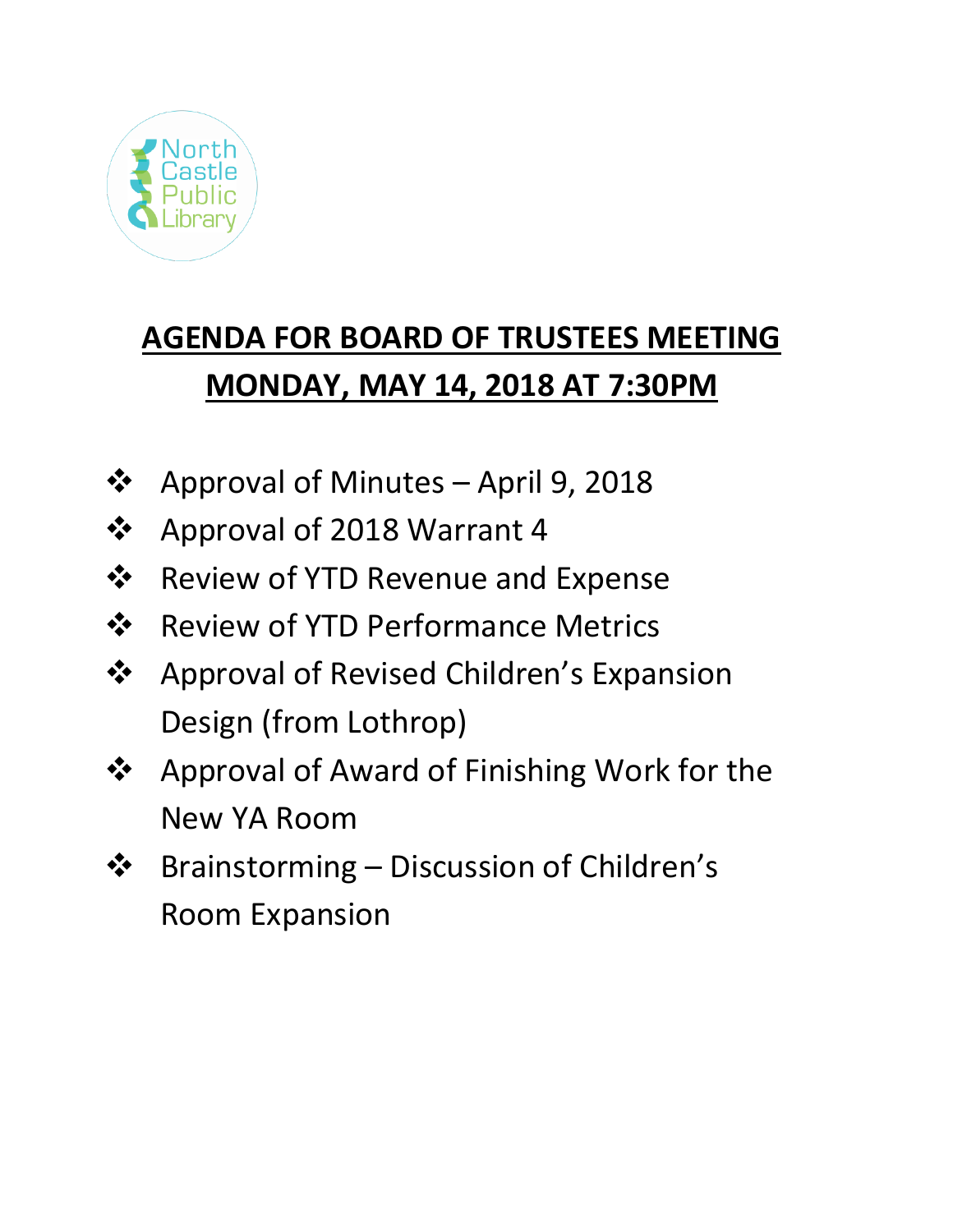## **North Castle Public Library**

### **Library Board of Trustee Minutes – May 14, 2018**

Sean Ryan called meeting to order at 7:45 PM

#### **In attendance:**

**Trustees:** Lisa Meyer Chorne, Jerry March and Sean Ryan

**Library:** Edie Martimucci

**Friends:** Marilyn Heimerdinger

#### **Town Liaison**:

#### **Review**

A quorum was not present so all discussion was for review only. Required approvals will be addressed in June meeting.

- **Review of NCPL 2018 YTD Revenue & Expense Reports** (thru May 3, 2018). NCPL YTD financials, including building improvement expenditures, are as expected.
- **Discussion of Lothrop Drawings for the Armonk Children's Room Expansion** - downsized children's room project to 511 square feet of total usable space to control costs. Usage of noncombustible materials has been changed from concrete block to steel studs and the automatic doors from fire shutter doors to swinging doors (both changes are less expensive while still meeting code). Next step is for geotech engineer to test soil bearing capacity which will allow Lothrop to finalize drawings being and bid specification package, which should be submitted to contractors for bidding in June, with work targeted to start in July. Also discussed, furnishings needed for room: cabinets, storage, computers, tables.
- **Update on North White Plains -** 25 contractors invited to bid. One contractor appeared at walk through last week. Initiatives will be implemented to contact additional contractors.
- **Review of our performance metrics**  April performance metrics were discussed. Although Armonk's performance continues to lag compared to last year due to the combination of understaffing and construction disruption, there was a slight uptick last month in performance in a number of metrics. Unclear why digital circulation is down. North White Plains performance remains strong – thank you to Susan Grieco!!! Thank you also to Virginia Garcia for all her work on performance metrics!!!
- **Discussion about assistant library director -** search continues for qualified candidate with the requisite skills and experience in youth services